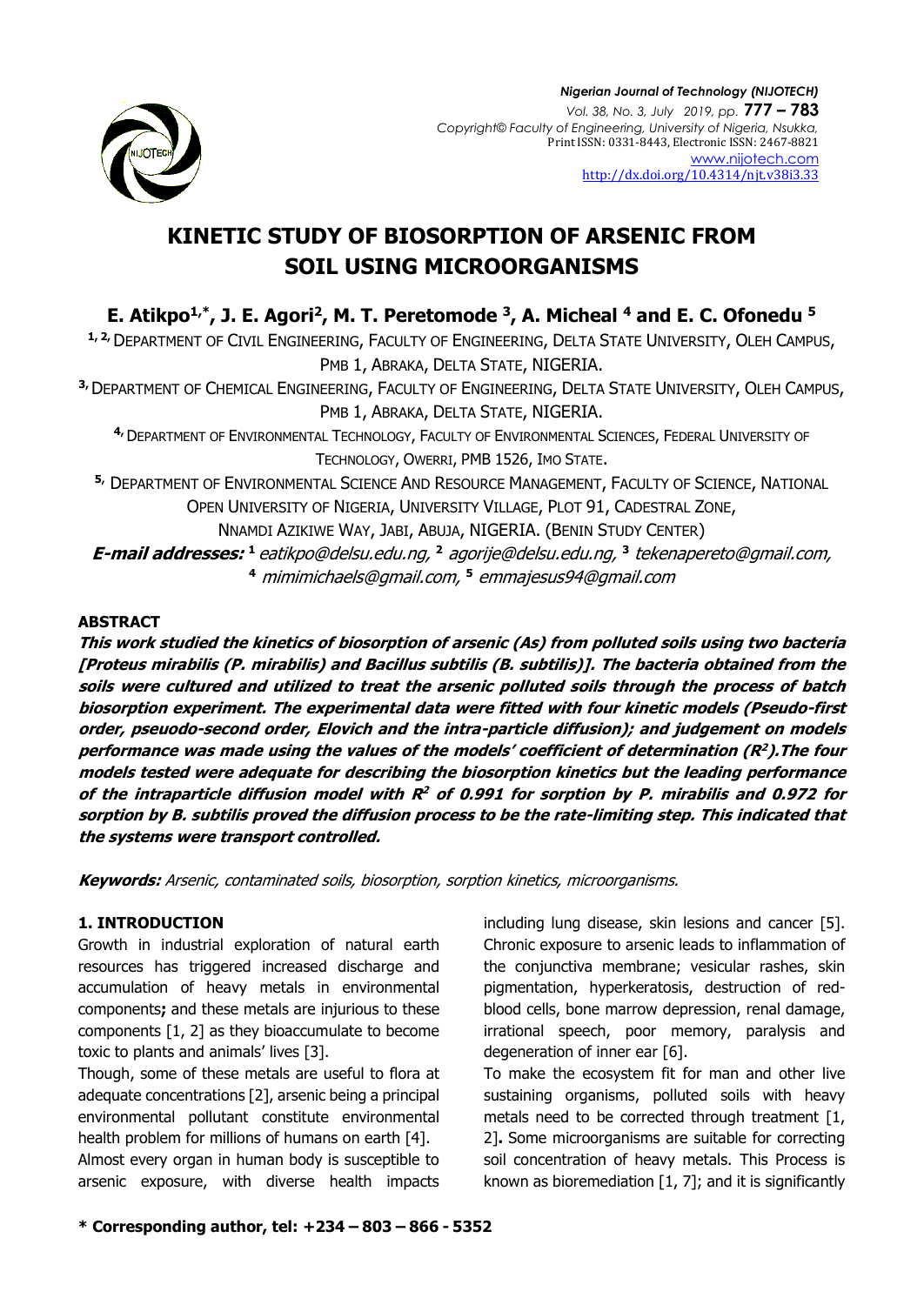considered for treating metals contaminated ecosystem [1].

Other convectional techniques of correcting metals contaminated soils exist, and are housed under physical and chemical techniques. They are effective for metals pollution control but are very expensive when heavy metals concentrations in soils are very low [1, 8].

This is why biological techniques have been under serious research. It is regarded as a sustainable remediation technology to correct and restore the natural state of soil [1, 2]. Blaylock and others in [9] reported the cleaning cost minimization in bioremediation as they were able to save fifty to sixty-five percent of cost on applying bioremediation as a treatment alternative in one acre of leadcontaminated soil compared with excavation and landfill [10].

Therefore, this work focuses on bioremediation of arsenic polluted soils using two organisms: Proteus mirabilis and Bacillus subtilis isolated from the same soils obtained from the forest of Amaonye in Ishiagu communities in Ebonyi State, Nigeria. It focuses specifically on the kinetics of biosorption of this metal from the soils by engaging four mathematical kinetic models (Pseudo-first order model, pseuodo-second order model, Elovich model and the intra-particle diffusion model) to fit experimental data.

# **2. MATERIALS AND METHODS**

## **2.1 Materials**

These include soil samples, pipettes, beakers, conical flasks, microscope, Petris dishes, inoculating needles, cotton wool, atomic absorption spectrophotometer, measuring cylinders, wire loops, incubator, MacCartney bottles, refrigerator, autoclave, what man filter papers, hot plate and magnetic stirrer.

## **2.2 Reagents and Nutrients**

These include Lugo's iodine, nitric acid, potato dextrose agar, perchloric acid, crystal violent, Simon citrate ager, hydrogen peroxide, ethanol, peptone water, methylene blue, sulphuric acids, triple sugar iron ager, oxidase reagent, hydrochloric acid, nutrient agar, sodium hydroxide, Kovac's reagent, safranin and MacConkery ager.

## **2.3 Preparation of Nutrients**

In line with the manufacturers' stipulations and the methods in [11], the solutions of triple sugar iron agar, peptone water powder, nutrient agar, Simon Citrate agar and MacConkey agar were prepared by measuring, soaking and swirling 65, 15, 28, 24 and 52grams of powder of the respective nutrients in 1000cm<sup>3</sup> of distilled water for ten minutes. The respective solutions were autoclaved for 15 minutes at  $121^{\circ}$ C and 1.5 pounds per square inch (psi) and then cooled to 45<sup>0</sup>C.

## **2.4 Recognition of Organisms:**

Bacteriological study was conducted in microbiology laboratory on soil sample obtained from a forest in Amaonye – Ishiagu, Ebonyi State of Nigeria. The soil was serial diluted, and 0.1 ml each from 10<sup>-1</sup>of the serial dilution was inoculated into different sterile petri-dishes using pure plating approach [12, 13] and were incubated at temperature of 37°C for 24 hours [11]. The grown Colonies were enumerated, sub cultured and characterized using the techniques in [11, 14, 15]

## **2.5 Optimum Factors Determination**

Heavy metals contaminated land remediation is optimally efficient when it is conducted at the optimum values of factors enhancing remediation. Experimental screening of these factors is a prerequisite to their optimal selection. The factors considered are nutrient dosage (ml), organisms' weights (g), pH, temperature ( $\degree$ C) and stirring frequency [per week (pw)]. The screening was conducted in batches and in triplicate [16, 17].

Nutrient dosage of 1, 2, 3, 4, 5, 6 and 7 ml were measured into twenty-one (21) identical 50 ml beakers, containing 4g of soil samples each. The soils were inoculated with respective 24 days old bacterium; and evaluated to determine the residual arsenic ion on the 21<sup>st</sup> day with Atomic Absorption Spectrophotometer (GBC Sens AA, Model no. A6358) after deleting the bacterial from samples through the use of centrifuge [17].

The process was adopted to screen the optimum values of factors from varied values of 1, 2, 3, 4, 5, 6, and 7g; 20, 25, 30, 35, 40 and 45<sup>0</sup>C; 4, 5, 6, 7, 8, 9 and 10; and 0, 1, 2, 3, 4, 5 and 6 per week (pw) of organisms' masses; weights; temperature; pH; and stirring frequency per week respectively.

# **2.6 Biosorption and Kinetics**

Four (4) grams of soils each were inoculated respectively with the bacterium in thirty 50ml beakers (fifteen for each bacterium) and conditioned with the optimized values of pH, temperature  $(°C)$ , organisms'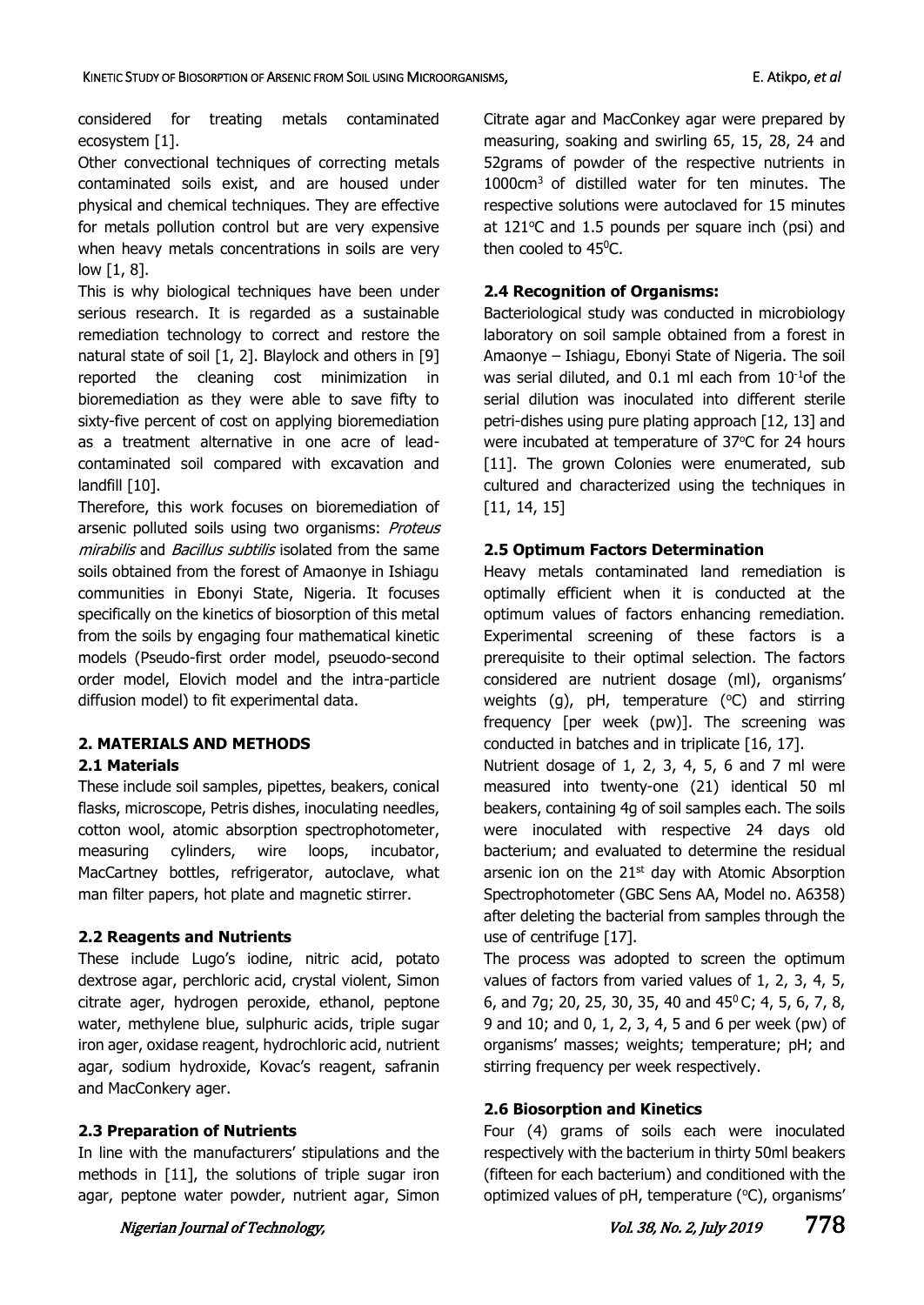weights (g), stirring frequency (pw) and nutrient dosage (ml) of 7, 30 $\degree$ C, 1g, 6pw and 8 ml for Proteus mirabilis; and 8, 30 $\degree$ C, 5g, 6 pw and 8 ml for Bacillus subtilis.

The residual As ion in soil was determined with Atomic Absorption Spectrophotometer (GBC SensAA, Model no. A6358) in triplicate [16, 18] at times 7, 14, 21, 28 and 35 days after centrifuging the soil samples to eliminate the organisms [17, 18].

The ions removed with time and at equilibrium in mg/kg were determined from Equations (1) and (2) [19, 20].

$$
q_t = \frac{(C_o - C_t)}{m} \cdot V \tag{1}
$$

$$
q_e = \frac{(C_o - C_e)}{m} \cdot V \tag{2}
$$

 $C_0$ ,  $C_t$ ,  $C_e$ ,  $q_t$ ,  $q_e$ , V and m are the initial, residual, equilibrium ions in mg/kg present in soil; amount removed with time, amount removed at equilibrium in mg/kg; volume  $(m^3)$  of soil used and the mass  $(g)$ of organisms put in contact with the bacteria [17].

The experimental data was fitted with pseudo-first order, pseudo-second order, simple Elovich and intraparticle diffusion models to evaluate the kinetics of the metal ion biosorption from the soils.

#### **3. RESULTS AND DISCUSSION**

#### **3.1 Microbiology Analysis**

Microbial analysis conducted for characterizing the organisms produced the requisite bacteria from the developed colonies of 2.5  $\times$  10<sup>2</sup> cfu/ml. The organisms were recognized with the various biochemical tests. B. subtilis shown gram positive rods (GPR) in gram stain and positive catalase, positive oxidase, negative indole, negative citrate, positive glucose, positive lactose, negative H2S and positive motility. P. mirabilis shown gram negative rods (GNR) in gram stain, and positive catalase, negative oxidase, negative indole, negative citrate, positive glucose, positive lactose, positive H2S and positive motility.

#### **3.2 Optimum Factors**

The varied values of 1, 2, 3, 4, 5, 6 and 7ml; 1, 2, 3, 4, 5, 6 and 7g; 20, 25, 30, 35, 40 and 45°C; 3, 4, 5, 6, 7, 8, 9 and 10; and 0, 1, 2, 3, 4, 5 and 6 per week (pw) of Nutrient dosage, organisms' weights, temperature, pH and stirring frequency per week respectively yielded the optimum values of pH, temperature ( $\degree$ C), organisms' weights (g), stirring frequency (pw) and nutrient dosage (ml) of  $7, 30^{\circ}$ C, 1g, 6pw and 8 ml for Proteus mirabilis; and 8, 30 $\degree$ C, 5g, 6 pw and 8 ml for Bacillus subtilis.

#### **3.3 Pseudo-First Order Model**

Pseudo first order equation generally expressed as given in equation (3) was linearized. The model parameter  $q_e$  is the sorption capacity at equilibrium (mg.kg<sup>-1</sup>);  $q_t$  is the sorption capacity at time t  $(mg.kg<sup>-1</sup>)$ ; and k is the rate constant of pseudo first order adsorption  $(d^{-1})$ .

$$
\frac{dq_t}{dt} = k(q_e - q_t)
$$
 (3)

The linear fits between  $\ln$  (q<sub>e</sub>-q<sub>t</sub>) and t for the ion removal was obtained as shown in Figure 1 showing the regression equations and the coefficients of determination,  $R^2$ . The models' parameters, K and  $q_e$ deduced from the fit are -0.085d-1and 0.0385 for Bacillus subtilis: -0.097d<sup>-1</sup>and 0.1084 for Proteus mirabilis. The very high  $R<sup>2</sup>$  values of the models indicated that batched experimental data can be described by pseudo-first-order kinetic models.

The model showed a better fit for removal by Bacillus subtilis than Proteus mirabilis. This was ascertained from their  $R<sup>2</sup>$  of 0.965 for Bacillus subtilis and 0.933 for Proteus mirabilis. The order of ion removal by the organisms as depicted by the K values of -0.085d- $1$ and -0.097d $-1$  is B. Subtilis before P. mirabilis.

#### **3.4 Pseudo-Second Order Model**

The pseudo second order kinetic equation expressed by [21] and presented in equation (4) was linearized. The parameter,  $q_e$  is the sorption capacity at equilibrium (mg.kg<sup>-1</sup>);  $q_t$  is the sorption capacity at time t in mg.kg<sup>-1</sup>; and  $k_1$  is the rate constant of pseudo second order sorption in  $kg$ . mg<sup>-1</sup>d<sup>-1</sup>.

$$
\frac{dq_t}{dt} = k_1 (q_e - q_t)^2 \tag{4}
$$

The linear fits between  $t/q_t$  versus t for the ion was obtained and shown in Figure 2 bearing the regression equations and the coefficients of determination,  $R^2$  while models' parameters,  $K_1$ , q<sub>e</sub> and h<sub>o</sub> were calculated.

The very high  $R^2$  values of 0.955 and 0.894 of the model for arsenic ion removal by Proteus mirabilis and bacillus subtilis respectively showed very good correlation, and indicated that the batched experimental data can be described by pseudosecond-order kinetic model.

The order of removal of the ion as described by  $K_1$ values is Bacillus subtilis before Proteus mirabilis.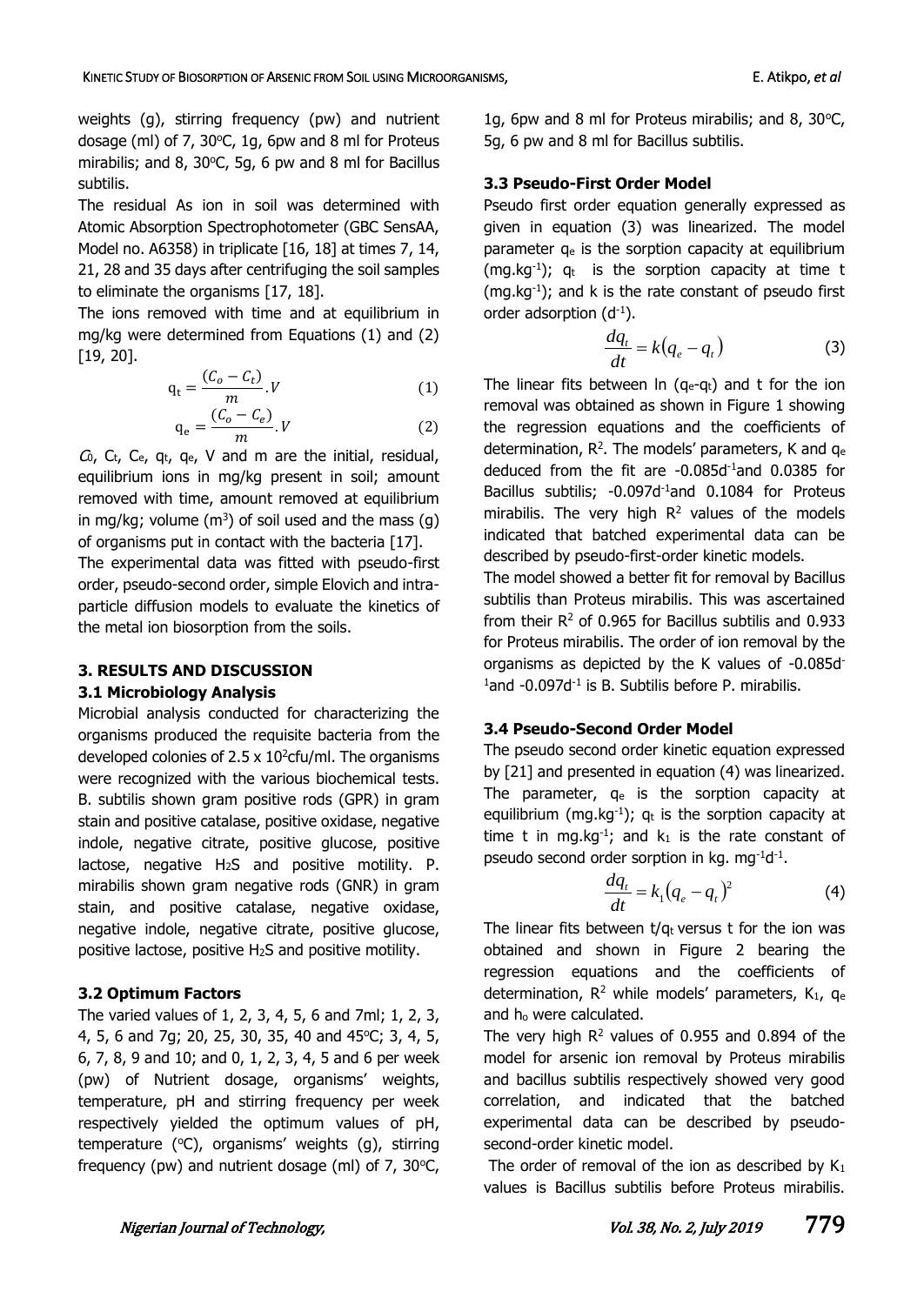These  $K_1$  values were derived to be 0.7437 kg/mg.d and 0.2002 kg/mg.d respectively. This is an indication that the removal capacity of Bacillus subtilis exceeded that of Proteus mirabilis. The ho values were calculated to be  $0.0016$  mg.kg $^{-1}$ .d $^{-1}$  and  $0.0032$ mg.kg<sup>-1</sup>.d<sup>-1</sup> for B. subtilis and P. mirabilis respectively.

## **3.5 Elovich Model**

The Elovich equation expressed in [22] and presented in equation (5) was linearized and employed to fit experimented data. The parameter  $\alpha$  is the initial sorption rate in mg.kg<sup>-1</sup>; and  $\beta$  is desorption rate constant mg.kg<sup>-1</sup>d<sup>-1</sup>.

$$
\frac{dq_{t}}{dt} = \alpha \exp(-\beta q_{t})
$$
 (5)

The linear relationship fits between  $q_t$  versus  $ln(t)$  for arsenic ions biosorption using the selected microorganisms are shown in Figures 3. This displayed the regression equations and the coefficients of determination  $\mathbb{R}^2$ , while the values of models parameters  $\alpha$  and  $\beta$  were derived to be 0.0037 mg.kg $^{-1}$  and 100.00 mg.kg $^{-1}$ d $^{-1}$  for B. subtilis; 0.0072 mg.kg $^{-1}$  and 40.000 mg.kg $^{-1}$ d $^{-1}$  for P. mirabilis respectively.



Figure 1: Fitting of Pseudo-First Order Model



Figure 2: Fitting of Pseudo-Second Order Model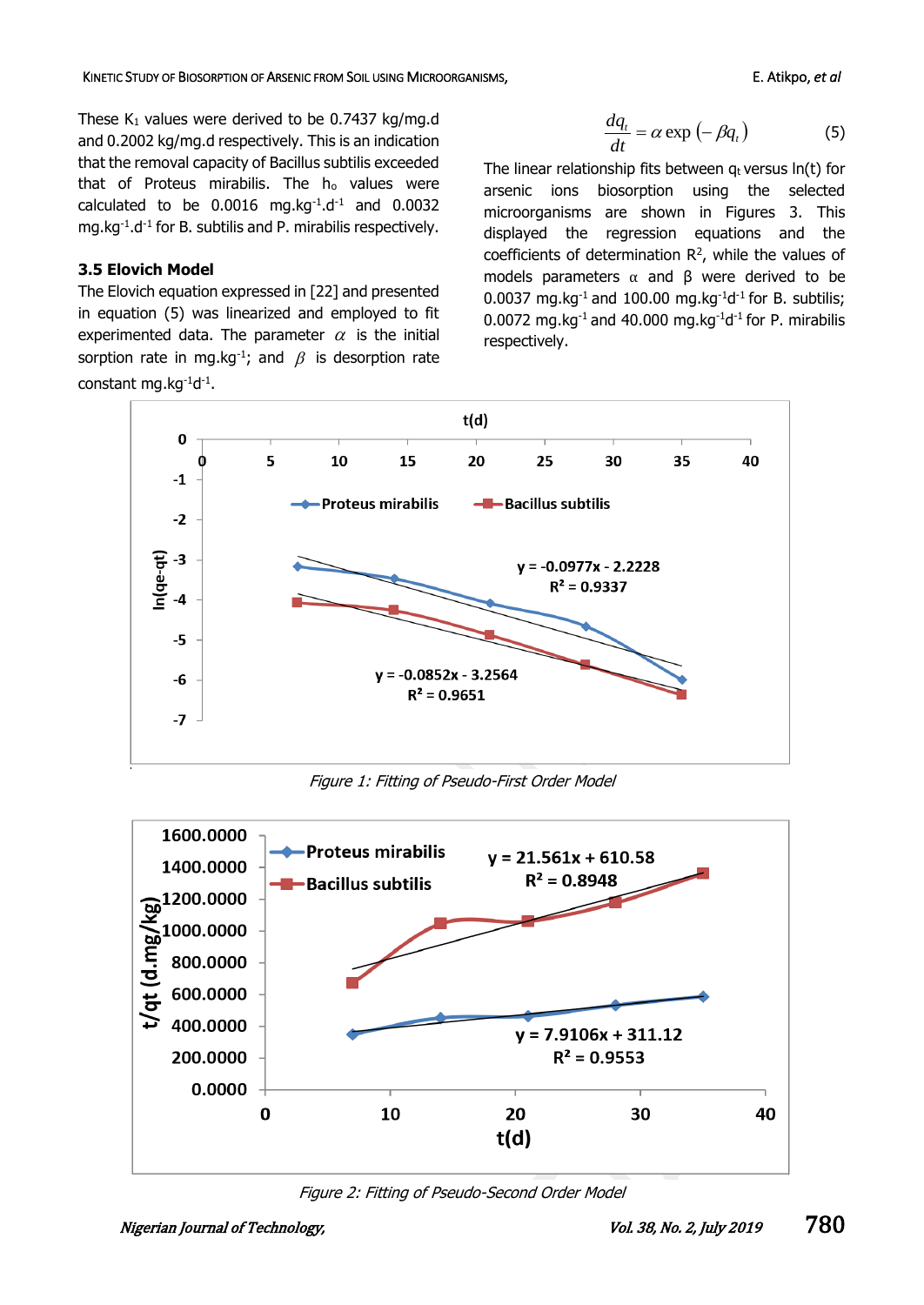The very high  $R^2$  values of 0.975 and 0.944 of the models for arsenic removal by Proteus mirabilis and Bacillus substilis respectively showed very good correlation, and indicated that the experimental data can be described with Elovich model.

#### **3.6 Intra-particle Diffusion Model**

According to [23], intra-particle diffusion model is expressed as presented in equation (6). The model was linearized and used in fitting the experimental data on arsenic removal by the organisms employed. The parameter X is the boundary layer diffusion effects;  $K_2$  is the rate constant for intra-particle diffusion.

$$
q_{t} = K_{2} t^{\frac{1}{2}} + X \tag{6}
$$

The linear relationship fits between  $q_t$  and  $t^{1/2}$  for arsenic ions biosorption using the selected organisms are shown in Figures 4 displaying regression equations and the coefficients of determination,  $R^2$ . The sorption capacity  $K_2$  was corresponded to the slope. The very high  $R^2$  values of the models showed very good correlation, indicating that batched experimental data can be described by intra-particle diffusion kinetic model.



Figure 3: Fitting of Elovich Model



Figure 4: Fitting of Intra-particle Diffusion Model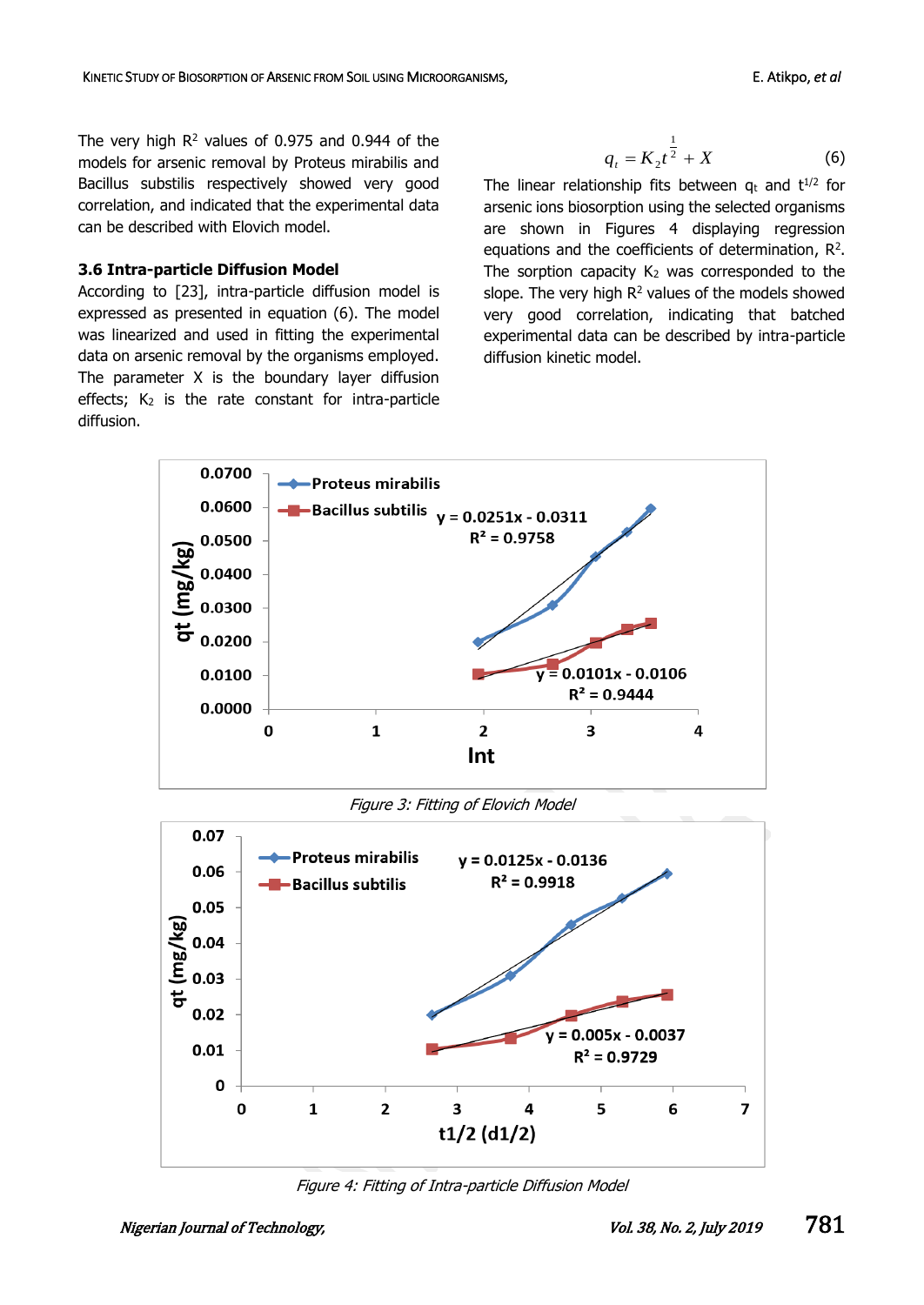KINETIC STUDY OF BIOSORPTION OF ARSENIC FROM SOIL USING MICROORGANISMS, **E. A. E. Atikpo,** *et al* 

| Table 1: Companson of Coemcient of Determination |                                      |                    |         |                          |
|--------------------------------------------------|--------------------------------------|--------------------|---------|--------------------------|
|                                                  | Coefficient of Determination $(R^2)$ |                    |         |                          |
| Microorganisms                                   | Pseudo-Second Order                  | Pseudo-First Order | Elovich | Intra-particle Diffusion |
|                                                  | Model                                | Model              | Model   | Model                    |
| Proteus mirabilis                                | 0.933                                | 0.955              | 0.975   | 0.991                    |
| Bacillus subtilis                                | 0.965                                | 0.894              | 0.944   | 0.972                    |

Table 1: Comparison of Coefficient of Determination

The order of fit as deduced from  $R^2$  values is 0.991 for Proteus mirabilis and 0.972 for Bacillus subtilis. The order of sorption capacity as deduced from  $K_2$  values was also Proteus mirabilis with a value of 0.009 mg/kg. $d^{1/2}$  and Bacillus substilis with a value of 0.005 mg/kg.d $^{1/2}$ .

Based on the respective models'  $R<sup>2</sup>$  values, the four models gave very good fit for arsenic sorption by the organisms. But from the comparison in Table 1, it was discovered that the intra-particle diffusion model gave the best fit with  $R^2$  of 0.991 for sorption by P. mirabilis and 0.972 for sorption by B. subtilis. This indicated that the diffusion process was the rate-limiting step and the systems were transport controlled.

## **4. CONCLUSION**

This work has studied the kinetics of arsenic biosorption by Proteus mirabilis and Bacillus subtilis. It focused on testing the suitability of existing kinetic models in describing the control process of As ion biosorption from contaminated soils.

The four models tested were adequate in describing the sorption kinetics but the extra performance of the intra-particle diffusion model proved the diffusion process to be the rate-limiting step. This indicated that the systems were transport controlled.

## **5. REFERENCES**

- [1] Girma, G. "Microbial Bioremediation of Some Heavy Metals in Soils: An Updated Review". Indian J. Sci. Res. Vol. 6, No. 1, 2015, pp 147-161.
- [2] Dixit, R.., Wasiullah, Malaviya, D., Pandiyan, K., Sinhg, U.B., Sahu, A., Shukla, R., Singh, B. P., Rai, J. P., Sharma, P. K., Lade, H., Paul, D. "Bioremediation of Heavy metals from Soil and Aquatic Environment: An Overview of principles and Criteria of Fundamental Processes". Sustainabi. Vol. 7, 2015, pp 2189-2212.
- [3] Sabale1, S. R., Tamhankar**,** B. V., Dongare**,** M. M., Mohite**,** B. S. "Extraction, Determination and Bioremediation of Heavy Metal Ions and Pesticide Residues from Lake Water" .J. Bioremedi. Biodegra. Vol. 3, No.4, 2012, pp 2155-6199.
- [4] World Health Organization. "Guidelines for Drinking-Water Quality: Incorporating 1st and 2nd Addenda Recommendations". Third edition, Vol. 1, 2008.
- [5] Naujokas, M. F., Anderson, B., Ahsan, H., Aposhian, H. V., Graziano, J. H., Thompson, C., Suk, W.A.2013. "The Broad Scope of Health Effects from Chronic Arsenic Exposure: Update on a Worldwide Public Health Problem". Environ. Heal. Perspec., Vol.121,2013, pp 295-302.
- [6] Athar, M., Vohora, S. B. "Heavy Metals and Environment". New Age International (P) Limited Publishers, 4835/24, Ansari Road, Daryaganji, New Delhi-110002, 2006.
- [7] Kulshreshtha1, A., Agrawal, R., Barar, M., Saxena, S. "A Review on Bioremediation of Heavy Metals in Contaminated Water" .J. Environm. Sci. Toxico. Foo. Techno. Vol. 8, Issue 7, 2014, pp 44-50.
- [8] Bahi, J. S., Radziah, O., Samsuri, A. W., Aminudin, H. Fardin, S. "Bioleaching of Heavy Metals from Mine Tailings by Aspergillus fumigatus". Bioremed. J. Vol.16, 2012,pp 57-65.
- [9] Blaylock, M. J., Salt, D.E., Dushenkov, S., Zakharova, O., Gussman, C., Kapulnik, Y., Ensley, B.D., Raskin, I. "Enhanced Accumulation of Pb in Indian Mustard by Soil-Applied Chelating Agents". Environ. Sci. Technol. Vol. 31, 1997, pp 860-865.
- [10] Chibuike, G., Obiora, S. "Heavy Metal Polluted Soils: Effect on Plants and Bioremediation Methods". Appl. Environ. Soi. Sci., 2014.
- [11] Chessebrough, M. "District Laboratory Practice in Tropical Countries". Part 2, Cambridge Low Price Edition, Cambridge University Press, London, 2000.
- [12] Cowan, S. T. "Cowan and Steels Manual for the Identification of Medical Bacteria". Cambridge University Press, London, 1993.
- [13] Baron, E. J., Peterson, L. R. Finegold, S. M. "Bailey and Scotts Diagnostic Microbiology". 9th Edition, Mosby, Baltimore, 1994.
- [14] Cowan, S. T. Steel, R. "Manual for the Identification of Medical Bacteria". Cambridge University Press, London, 1990.